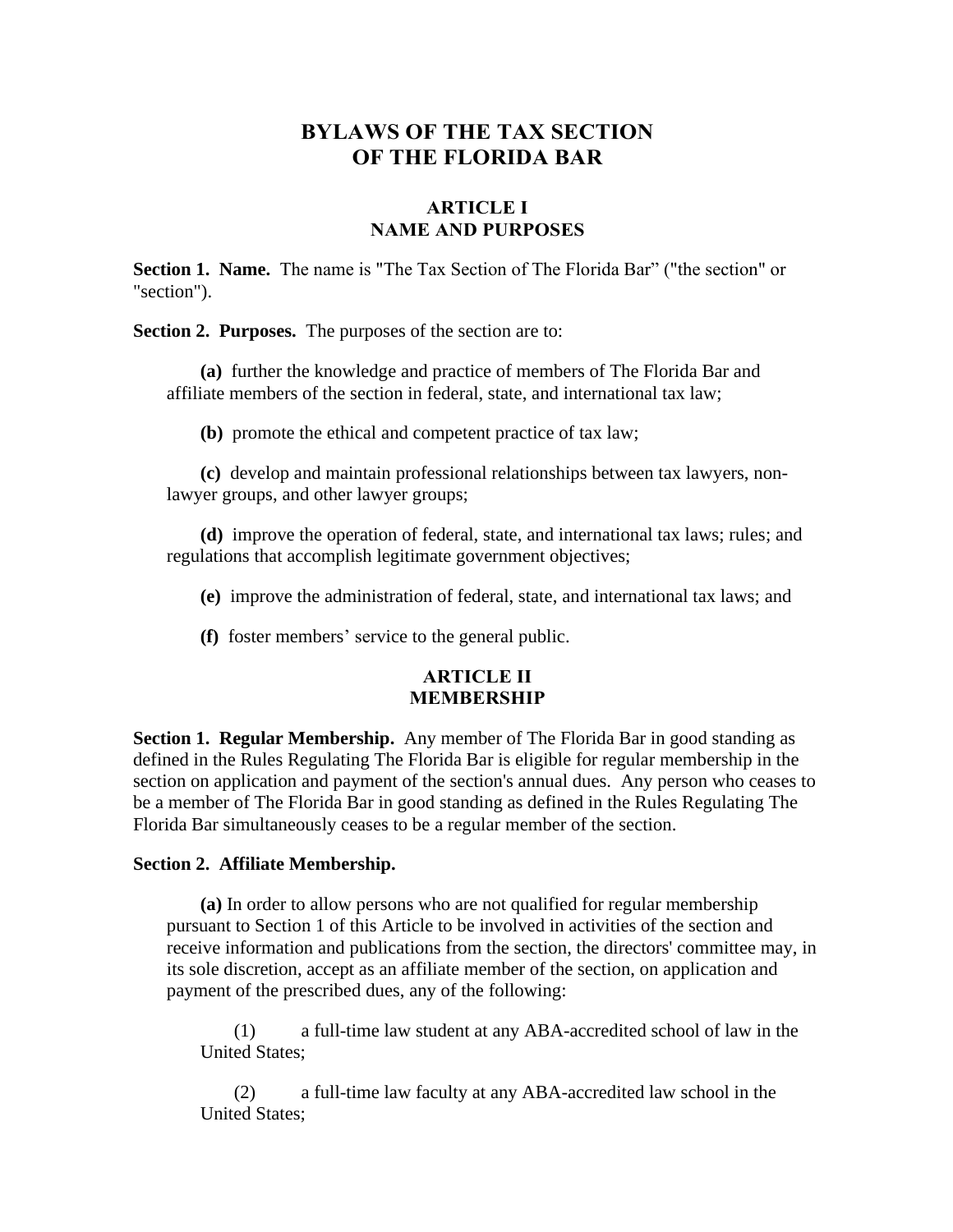(3) a conditionally admitted member of The Florida Bar as defined in the Rules Regulating The Florida Bar;

(4) an inactive member of The Florida Bar as defined in the Rules Regulating The Florida Bar; or

(5) a person admitted to practice law and in good standing in any jurisdiction outside Florida, including other states, territories, and foreign nations.

**(b)** Any affiliate member who ceases to fall within 1 of the 5 categories above ceases to be an affiliate member of the section, except that an affiliate member will have 1 calendar year to apply for regular membership in the section on becoming a member of The Florida Bar in good standing as defined in the Rules Regulating The Florida Bar.

**(c)** Affiliate members have all the privileges of membership in the section, except that they may not:

(1) hold any office in the section, including service on the executive council, whether elected or appointed;

(2) vote or participate in the election of any officers of the section; or

(3) vote on the adoption of any section legislative or judicial position.

**(d)** The number of affiliate members of the section at any time may not exceed 1/3 of the total section membership.

**Section 3. Membership Year.** The membership year of the section runs concurrently with the membership year of The Florida Bar.

**Section 4. Annual Dues.** The annual dues for regular members and for affiliate members of the section are the amount fixed by the section and approved by the Board of Governors of The Florida Bar. There will be no proration of annual dues. After becoming a regular or affiliate member of the section, dues will be payable in advance of each membership year.

### **ARTICLE III OFFICERS**

**Section 1. Officers.** The officers of the section consist of the following:

- **(a)** chair;
- **(b)** chair-elect;
- **(c)** secretary;
- **(d)** treasurer;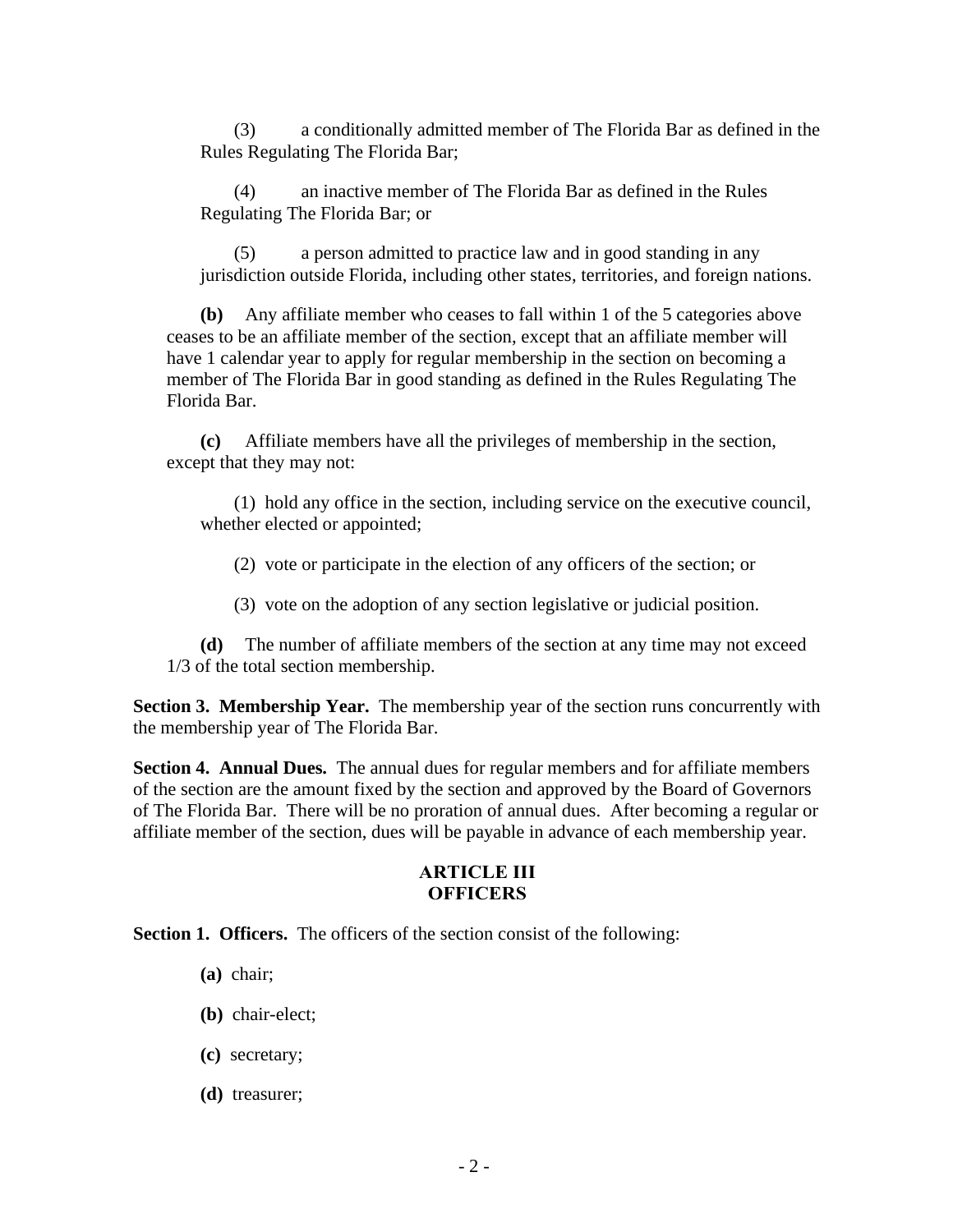- **(e)** director(s) educational programs division;
- **(f)** director(s) section administration division;
- **(g)** director(s) state tax division;
- **(h)** director(s) federal tax division;
- **(i)** director(s) international tax division;
- **(j)** director(s) long range planning committee;
- **(k)** director(s) new tax lawyers committee;
- **(l)** director(s) marketing and membership committee;
- **(m)** director(s) sponsorship committee; and
- **(n)** director(s) legislation and regulations committee.

### **Section 2. Selection of Officers.**

**(a) Chair.** The chair-elect becomes chair in the manner provided by these bylaws.

**(b) Chair-Elect.** Between April 1 and June 30 of each year, a nominating committee will be constituted and nominate a regular member of the section to the office of chair-elect for the term of office specified in Section 4(b) below. The nominating committee will consist of the following 5 voting members: the 3 immediate past chairs; the current chair; and the chair-elect. The current chair will act as chair of the nominating committee and may appoint additional, non-voting members in the chair's discretion. The nominating committee will meet and confer, either in-person, telephonically or electronically, as designated by the chair. Eligibility for nomination to the office of chair-elect will be limited to regular members of the section who have served (or are currently serving) at least 4 terms of office as an officer, including at least 1 term of office in 2 or more different offices. All members of the section will be notified of the committee's nomination by publication in the next issue of The Florida Bar *News*. Petitions setting forth the name of other nominees meeting the eligibility requirements for the office of chair-elect may be made by any 10 regular members of the section. These petitions will be filed with the secretary of the section not later than September 15, or within 30 days after publication of the committee's nomination (whichever is later), to allow inclusion on a written ballot. Only a regular member of the section meeting the eligibility requirements for the office of chair-elect may be nominated. Nominations will not be valid unless made in the manner provided in these bylaws. If there is only 1 valid nomination for the office of chair-elect, that nominee will become chair-elect effective the following July 1.

**(c) Election Procedure.** If there is more than 1 valid nomination for the office of chair-elect as provided in subdivision (b) above, the chair-elect will be elected by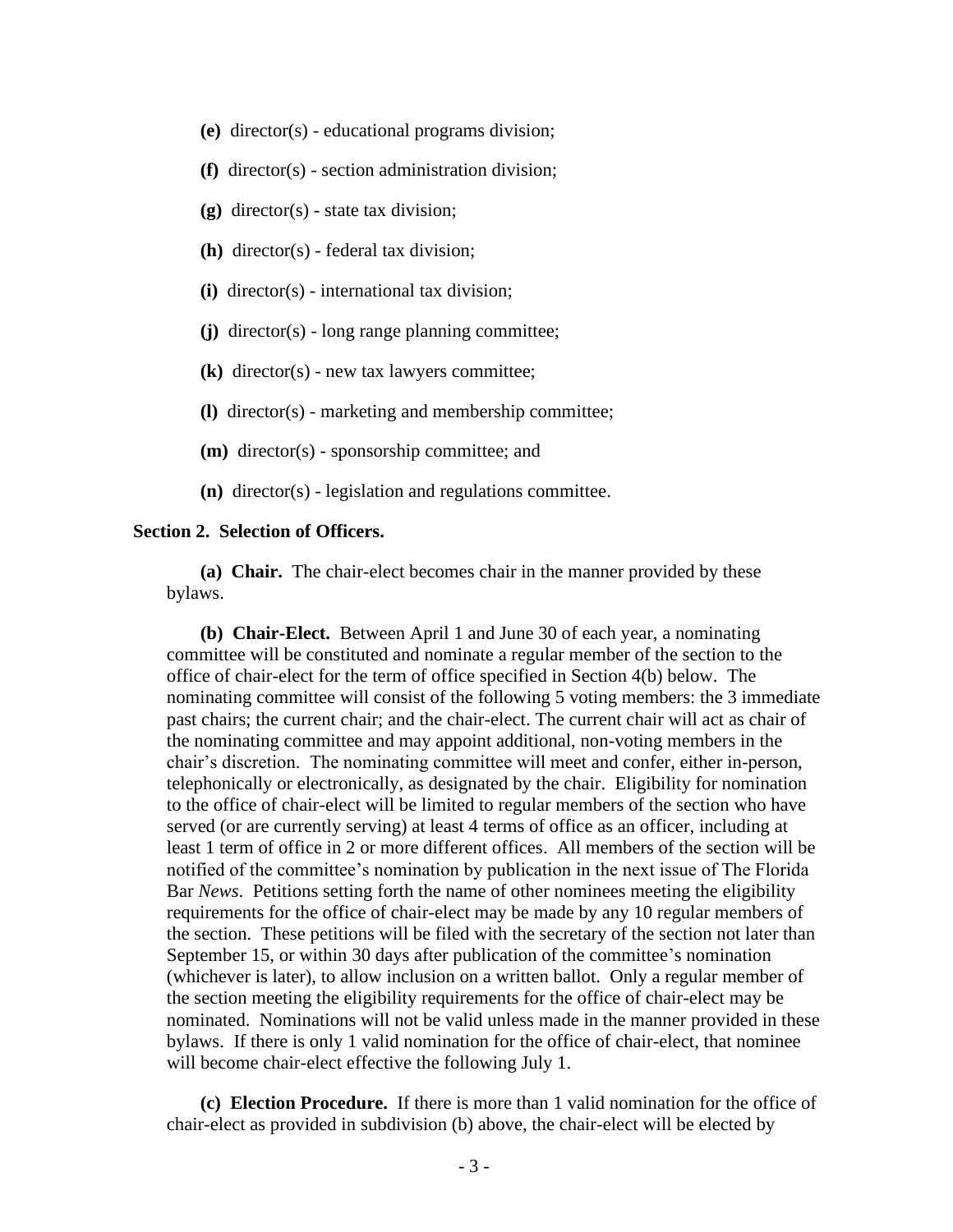written ballot of a majority of the regular members of the section who vote in the election. A written ballot will be mailed electronically to each regular member of the section by October 1, or within 15 days of the deadline for filing nominating petitions with the secretary, whichever is later. A completed ballot must be received by the secretary, with a copy to the section's program administrator, within 20 days after the date of mailing. Each nominee may prepare a statement of not more than 500 words to be mailed electronically to all regular members of the section with the ballot. The statement may contain any information about the nominee that the nominee chooses. The statement must be received by the secretary no later than 5 days after the deadline for filing the nominating petitions with the secretary to be included with the ballot mailing. Each regular member of the section in good standing as of the ballot mailing deadline will be eligible to cast 1 vote for 1 nominee for the position of chair-elect. The chair, chair-elect, and secretary will determine by majority vote the number of valid ballots received for each nominee. If no nominee receives a majority of the votes cast and timely received by the secretary, a run-off election will be conducted between the 2 nominees receiving the greatest number of votes. A written ballot will be mailed electronically to each regular member of the section within 30 days after the initial ballot mailing deadline, containing the names of the 2 run-off candidates. A completed ballot must be received by the secretary, with a copy to the section's program administrator, within 20 days of the date of the mailing. Each regular member of the Section in good standing as of the initial ballot mailing deadline will be eligible to cast 1 vote in the run-off election for 1 nominee for the position of chair-elect. The nominee who receives a majority of votes cast that are timely received by the secretary, as determined by majority vote of the chair, chair-elect, and secretary, will be named chair-elect effective the following July 1. The result of the election will be announced by publication in the next issue of The Florida Bar *News*. The chair, assisted by special committee(s) as the chair may appoint, may adopt additional procedures consistent with this section 2 as are necessary to administer the election.

**(d) Content of Ballots and Instructions.** The chair, assisted by special committee(s) as the chair may appoint, will determine the form and content of the official ballots and accompanying instructions consistent with this section 2 for elections of the chair-elect.

**(e) Appointment of Other Officers.** The chair-elect will appoint regular members as the secretary, treasurer, and directors. No person may be appointed to more than 1 officer position at a time. Their terms are effective when the chair-elect assumes the office of chair, subject to ratification by the executive council at its next regularly scheduled meeting. In appointing section officers, the chair-elect may not reappoint an individual to the same office if that individual has previously served in that office for the 3 prior consecutive years; 2 years is the typical term in office. Each division and committee listed in Section 3 of this Article will have no more than 2 directors.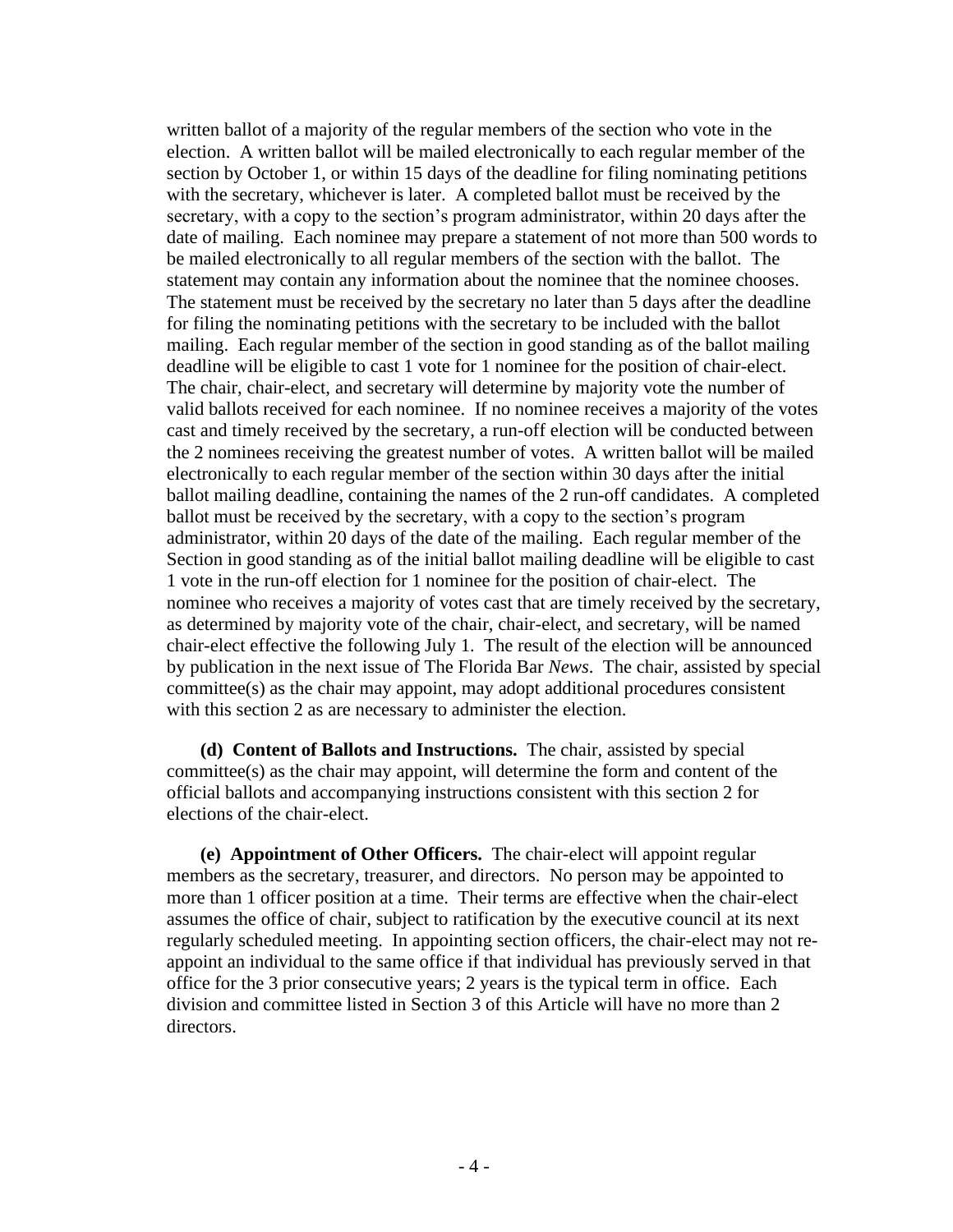#### **Section 3. Duties of Officers.**

**(a) Chair.** The chair will preside at all general meetings of the section, at all meetings of the executive council, and at all meetings of the directors' committee. The section chair will appoint and may discharge the officers (except the chair-elect) and all chairs of the section's committees and subcommittees; will be responsible for the preparation of all reports to be submitted to The Florida Bar; and will perform other duties as customarily pertain to the office of the chair.

The section chair is an ex officio member of all committees of the section. All appointments made by the chair to the directors' committee, and of assistant division directors, will be subject to ratification by the executive council at its next regularly scheduled meeting. The chair may delegate to the division directors the authority to appoint the committee chairs and members of the committees and subcommittees within their respective divisions.

**(b) Chair-Elect.** The chair-elect will become chair in the event of the death, resignation, removal from office, or failure of the chair to serve, for any reason; except that in the case of temporary disability or absence of the chair, the chair-elect will serve as acting chair only for the duration of the chair's disability or absence. The chair-elect is responsible for duties as the chair or the directors' committee of the section may designate. The chair-elect is an ex officio member of all committees of the section.

**(c) Secretary.**The secretary will keep the permanent files and records of the section, including minutes of meetings of the section and of the executive council and directors' committee, will record meetings of the finance committee as required by Article VI, Section 8, and will maintain files of the various committee reports.

**(d) Treasurer.** The treasurer is the chief financial officer of the section. The treasurer will prepare financial reports to the chair and directors' committee, assist the chair-elect in preparing the budget for the subsequent year, and will confer with appropriate employees of The Florida Bar in the proper disbursement of section funds and the proper receipt and maintenance of accounting records of these funds. No commitment or disbursement of section funds may be made without authorization of the chair and treasurer.

**(e) Division Directors.**The division directors are responsible for implementing the activities of the committees within their respective divisions, coordinating division activities, and assisting the chair in carrying out section projects. The chair may appoint 1 or more assistant directors for the division to assist the division director(s), but assistant directors may not be members of the directors' committee.

**(f) Director(s) of Long Range Planning Committee.**The director(s) of the long range planning committee are responsible for setting the agenda of, and presiding over, the long range planning committee. The director(s) will coordinate with the chair and chair-elect in the matters to be considered by the committee. The chair may appoint 1 or more assistant directors for the committee to assist the committee director(s), but assistant directors may not be members of the directors' committee.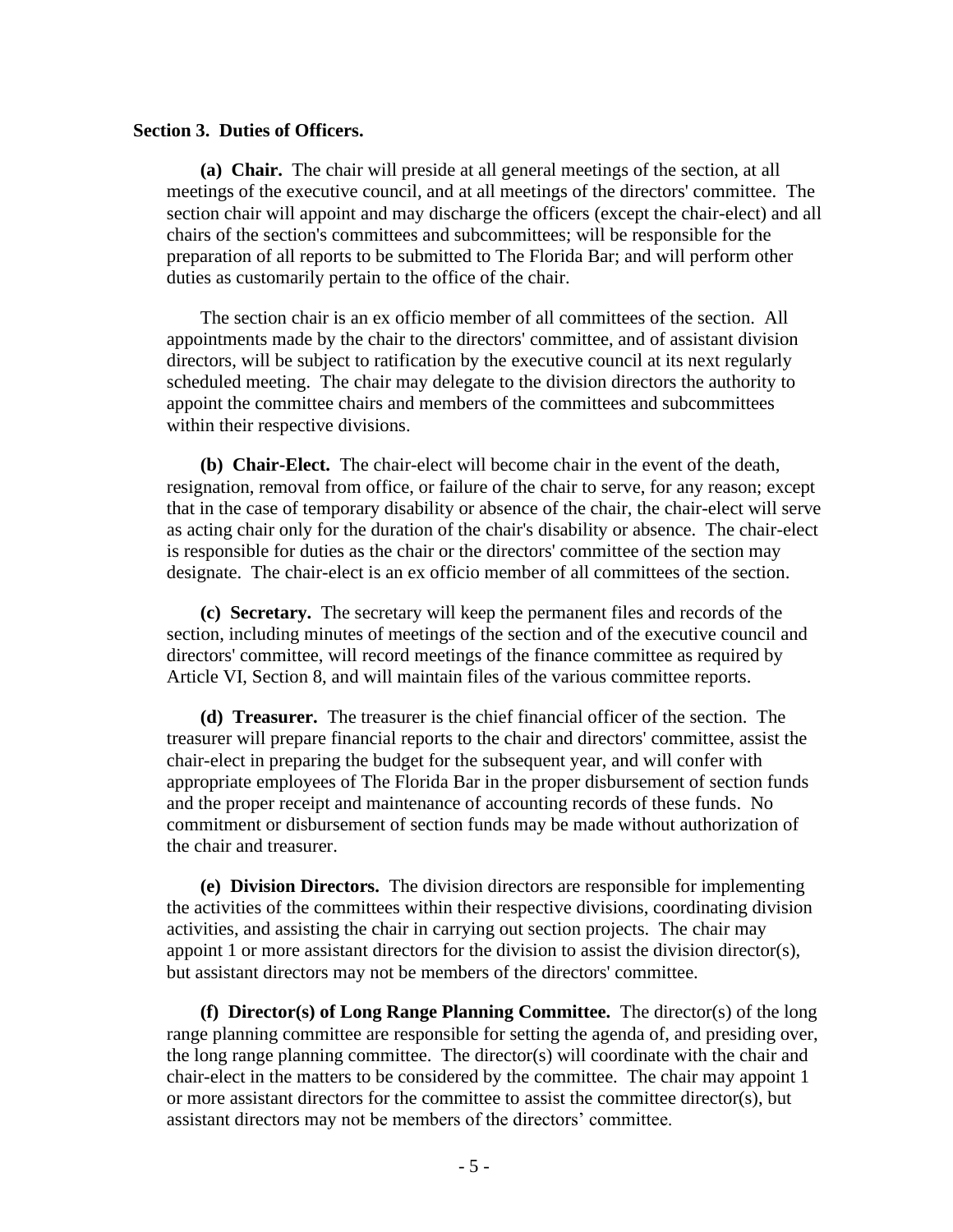**(g) Director(s) of New Tax Lawyers Committee.**The director(s) of the new tax lawyers committee are responsible for all subcommittees within the committee. The director(s) are responsible for formulating, coordinating, and implementing committee activities; working with the division directors as provided in Article VI; and assisting the chair in carrying out section projects. The chair may appoint 1 or more assistant directors for the committee to assist the committee director(s), but assistant directors may not be members of the directors' committee.

**(h) Director(s) of Marketing and Membership Committee.** The director(s) of the marketing and membership committee are responsible for formulating, coordinating and implementing the section's marketing and membership recruitment plan and activities, including marketing section membership opportunities to current and prospective members, increasing member engagement, increasing section revenue and increasing members' service to the public, in coordination with the long range planning committee, new tax lawyers committee, and any marketing consultant that may be retained by the section. The chair may appoint 1 or more assistant directors for the committee to assist the committee director(s), but assistant directors may not be members of the directors' committee.

**(i) Director(s) of the Sponsorship Committee.**The director(s) of the sponsorship committee are responsible for developing, coordinating, and maintaining relationships with section sponsors, in coordination with the chair and chair-elect. The chair may appoint 1 or more assistant directors for the committee to assist the committee director(s), but assistant directors may not be members of the directors' committee.

**(j) Director(s) of the Legislation and Regulations Committee.**The director(s) of the legislation and regulations committee are responsible for formulating, coordinating, and implementing the section's legislative positions and submitting comments on state, federal, and international tax regulations, in coordination with the state tax division, the federal tax division, and the international tax division. The chair may appoint 1 or more assistant directors for the committee to assist the committee director(s), but assistant directors may not be members of the directors' committee.

#### **Section 4. Term of Office.**

**(a) Chair.**The term of office of the chair begins on July 1 following the term as chair-elect, and ends on the succeeding June 30.

**(b) Chair-Elect.** The term of office of the chair-elect begins on July 1 after nomination without opposition or election as provided in section 2 of these bylaws and ends on the succeeding June 30, when the chair-elect automatically assumes the office of chair.

**(c) Other Officers.** The terms of office of the other officers run concurrently with the full term of the chair appointing them.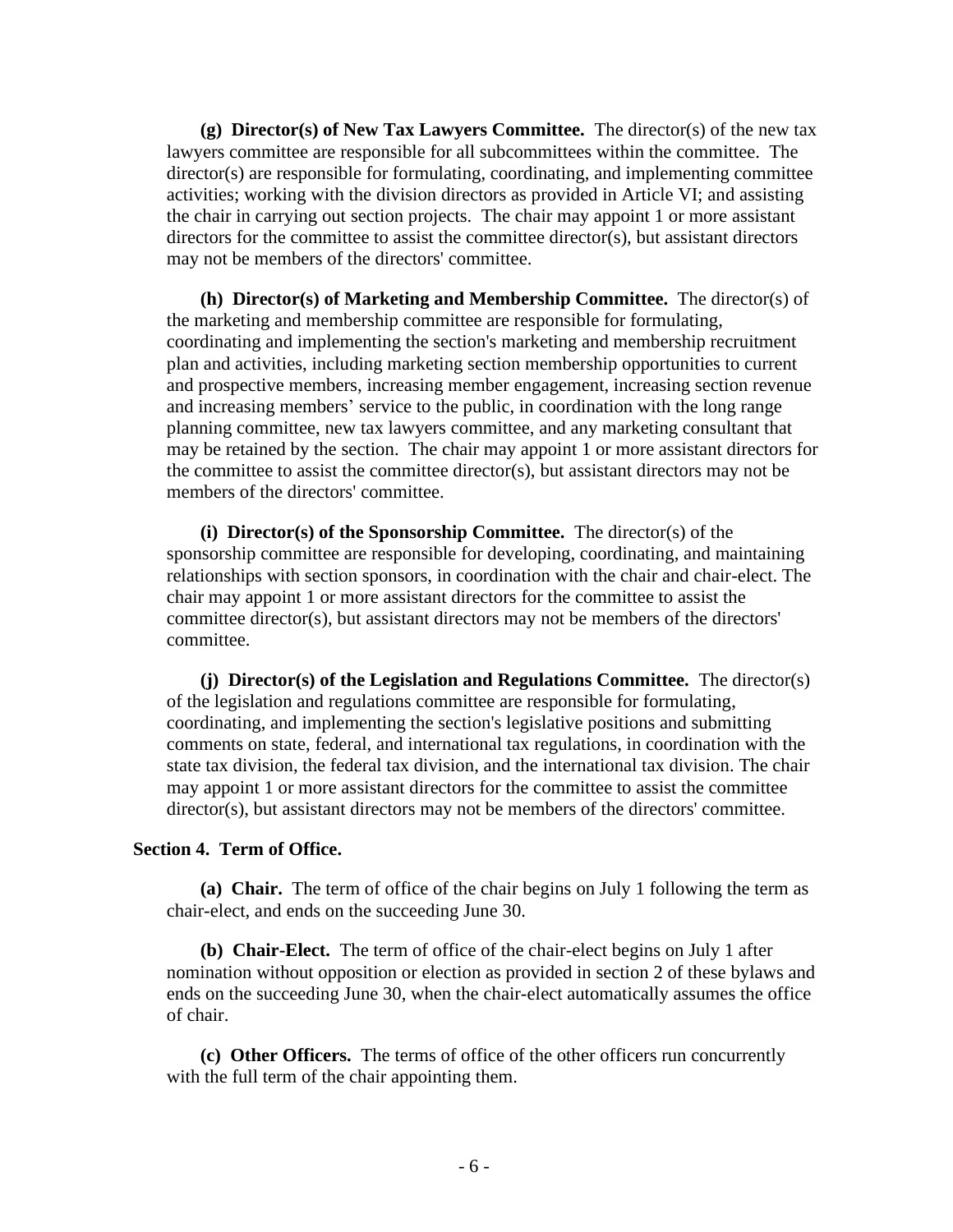**Section 5. Vacancies.** The chair will fill all vacancies, except vacancies in the office of chair and chair-elect, which will be filled in the manner provided by these bylaws. If the office of chair becomes vacant, the chair-elect will immediately assume the office of chair and will serve as chair for the remainder of that term, as well as the term for which the chair-elect was originally elected to serve. If the offices of both chair and chair-elect become vacant, the treasurer will fill the vacancy of chair for the unexpired term, and the secretary will become the chair-elect, to serve the next term as chair. At the next annual meeting of the section, a chair-elect will be elected in the manner provided in these bylaws, to serve the term following that of the former secretary. In the event that the offices of both chair and chair-elect become vacant and cannot be filled as provided above, then the executive director of The Florida Bar will call a meeting of the executive council, which will fill the vacancy of chair from among its members for the unexpired term. At the next annual meeting of the section, a chair and chair-elect will be elected and take office in the manner provided for in these bylaws.

## **ARTICLE IV DIRECTORS' COMMITTEE**

Section 1. Membership. The directors' committee consists of the officers of the section, the immediate past chair of the section, and up to 6 at-large directors appointed by the chair. All past chairs of the section will be ex officio members of the directors' committee and will have the right to vote on matters that come before the committee, but will not be counted for purposes of a quorum.

In exigent circumstances as determined in the chair's judgement, the chair may convene an executive committee, consisting of the chair, chair-elect, and 1 other directors' committee member, to act on behalf of the directors' committee, subject to ratification by the directors' committee at its next meeting of any actions taken by the executive committee.

**Section 2. Responsibilities.** The directors' committee is responsible for the daily operations of the section and is the governing body of the section between section meetings. The committee conducts its business at regular and special meetings as provided in these bylaws, as called by the chair. Meetings may be conducted in person (whether physically, telephonically, or electronically), as determined by the chair. The directors' committee is also responsible for: recommending amendments to these bylaws to the executive council for approval under Article V, Section 2; and reviewing long range planning goals and policies for the section, including budget and CLE matters as may be suggested by the long-range planning committee. The section may delegate to the directors' committee any of its authority. All actions of the directors' committee taken on behalf of the section, except those delegated to it by the section, are subject to ratification by the executive council at its next regular meeting.

**Section 3. Reports.** The secretary of the section will submit a written report at regular and special meetings of the section summarizing the activities of the directors' committee since the date of the last regular or special meeting of the directors' committee.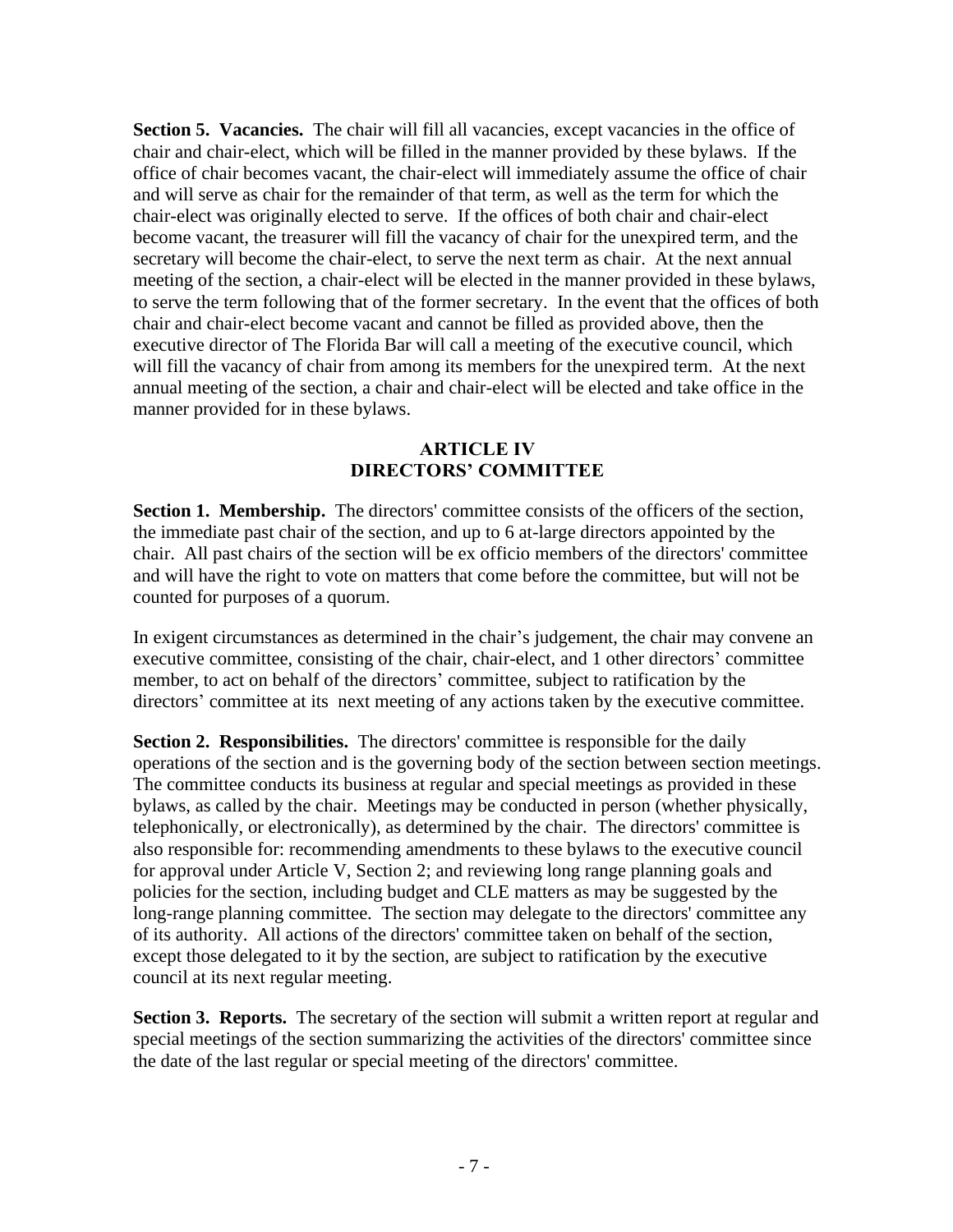## **ARTICLE V EXECUTIVE COUNCIL**

**Section 1. Membership.** The membership of the executive council consists of the directors' committee, any assistant directors provided in Article III, Section 3, the chair and vice-chairs of each standing committee of the section, and the chair and vice-chair of each subcommittee of a standing committee of the section. All past chairs of the section are ex officio members of the executive council.

**Section 2. Responsibilities.** The executive council is responsible for: recommending amendments to these bylaws, on behalf of the section, to the board of governors for approval; approving the section budget; fixing the amount of annual section dues for purposes of Article II, Section 4; ratifying actions of the directors' committee taken on behalf of the section; and ratifying the chair's appointment of section officers, directors, and assistant directors. The executive council will have additional duties and responsibilities as are specifically delegated to it by the directors' committee or by the section, and where action of the executive council is called for by standing board of governors policies, Rules Regulating The Florida Bar, or similar policies or regulations of The Florida Bar. The executive council conducts its business at regular and special meetings as provided in these bylaws, as called by the chair. Meetings may be conducted in person (whether physically, telephonically, or electronically), as determined by the chair.

## **ARTICLE VI DIVISIONS AND COMMITTEES**

**Section 1. Educational Programs Division.** The standing committees of the educational programs division are:

- **(a)** Fall Meeting;
- **(b)** International Tax Conference;
- **(c)** National Multistate Tax Program;
- **(d)** Annual Wealth & Asset Protection;
- **(e)** State Tax Conference; and
- **(f)** Annual Meeting.

The committees of the educational programs division are responsible for cooperating with appropriate committees of The Florida Bar in arranging legal institutes and other similar programs; for providing speakers on tax subjects to local bar associations and other groups; and, in general, for developing, coordinating, implementing, and conducting programs to better inform the members of the section, The Florida Bar, and the public regarding developments in taxation and the importance of obtaining competent, proper advice in tax matters. The committees of the educational programs division includes additional standing committees and subcommittee established under section 14 of this article.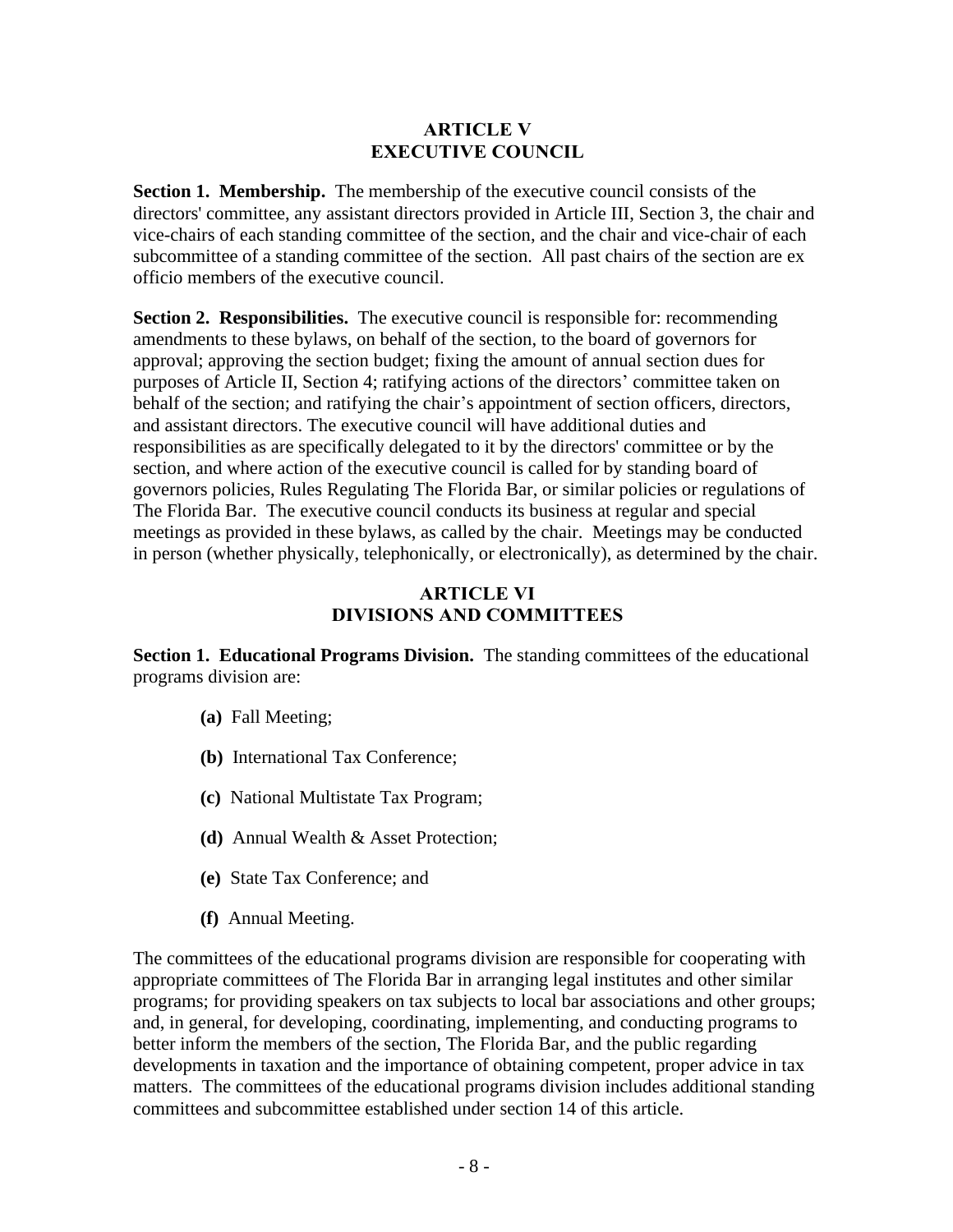#### **Section 2. Section Administration Division.**

- **(a)** The standing committees of the section administration division are:
	- (1) Meeting and CLE Statistics Committee;
	- (2) Washington, D.C. Trip Planning Committee;
	- (3) National Tax Moot Court Competition Committee;
	- (4) Outstanding Florida Tax Lawyer Committee;
	- (5) Pro-bono Committee;
	- (6) Professional Liaisons;
	- (7) Publications;
	- (8) Publicity;
	- (9) Scholarship; and
	- (10) Website.

**(b)** The committees of the section administration division are responsible for:

(1) compiling statistics with respect to the section's meeting and educational programs;

(2) planning and coordinating the Washington, D.C. trip and other activities of the section, and coordinating activities with The Florida Bar, other sections of The Florida Bar, the American Bar Association, the American Association of Attorney-Certified Public Accountants, and the Florida Association of Attorney-Certified Public Accountants;

(3) administering and coordinating the section's moot court competition;

(4) selecting an individual each year who has made major contributions to the advancement of the practice of tax law and who exemplifies the highest standards of competence and integrity to receive the Gerald T. Hart Outstanding Tax Attorney of the Year Award; selecting a public servant each year who has demonstrated a commitment to promoting the fair administration of the tax laws to receive the Marvin C. Gutter Outstanding Public Service Award;

(5) coordinating pro bono efforts and opportunities for section members;

(6) cooperating with appropriate committees of The Florida Bar engaged in similar or allied activities and encouraging participation in the tax certification program; maintaining liaison with law schools in the State of Florida and those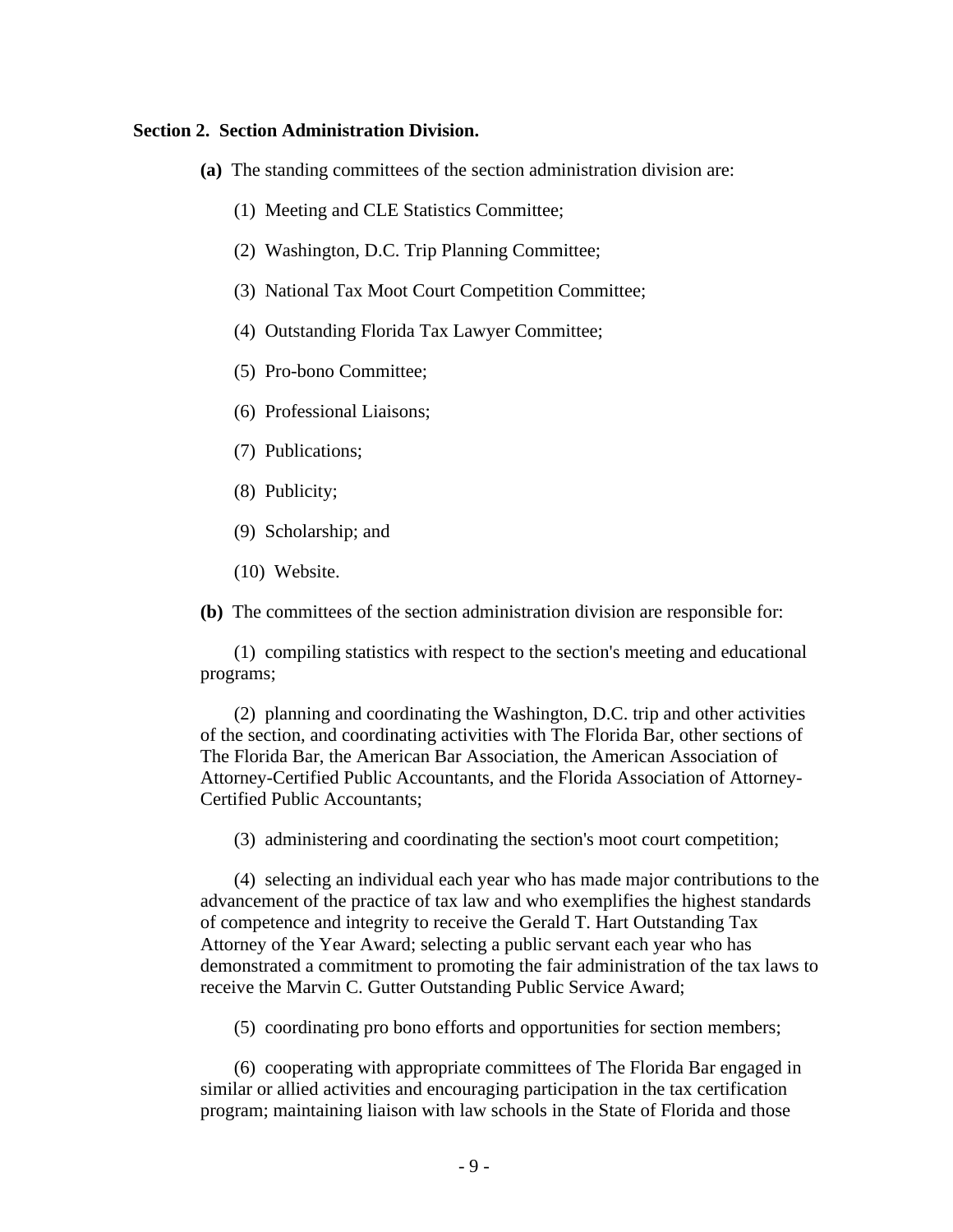law schools maintaining graduate tax programs; maintaining liaison with accountants, lay tax practitioners, the Internal Revenue Service, the State of Florida Department of Revenue, and other persons interested in state and federal tax laws;

(7) publishing and distributing all directories of the section; cooperating with editing and furnishing articles for publication in The Florida Bar *Journal*; and publishing and distributing a periodical entitled "The Tax Section *Bulletin*";

(8) publishing the activities of the section and its committees;

(9) coordinating and supervising scholarships, which may be provided by the section to the various law schools located in the State of Florida; coordinating fellowships which may be made from time to time by the section and selecting fellows; and

(10) maintaining the section's website.

**(c)** The Outstanding Tax Lawyers Committee will consist of the chair of the section.

**(d)** The Professional Liaisons Committee will maintain liaisons with the following organizations:

- (1) American Bar Association Section of Taxation;
- (2) Business Law Section of The Florida Bar;
- (3) Real Property, Probate and Trust Law Section of The Florida Bar;
- (4) Florida Institute of Certified Public Accountants;
- (5) Florida Association of Attorney-Certified Public Accountants;
- (6) Internal Revenue Service;
- (7) State of Florida Department of Revenue;
- (8) all law schools in the State of Florida; and
- (9) all graduate tax law programs in the State of Florida.
- **(e)** The Publications Committee will consist of the following subcommittees:
	- (1) Florida Bar *Journal*;
	- (2) Tax Section *Bulletin*;
	- (3) Tax Section Directory; and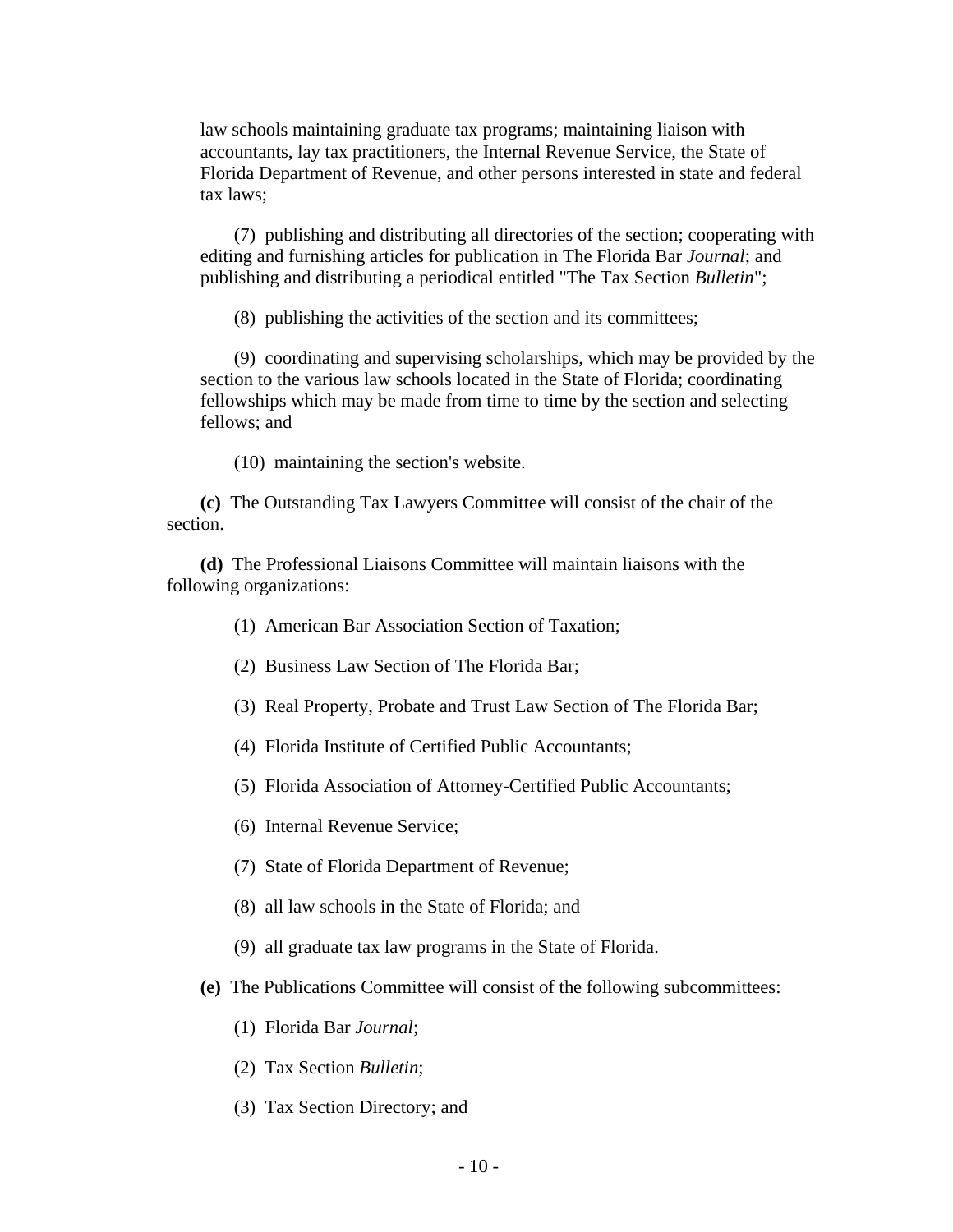(4) Tax Section E-newsletter.

#### **Section 3. State Tax Division.**

**(a)** The standing committees of the state tax division are:

- (1) Sales, Use, and Gross Receipts Taxes;
- (2) Documentary Stamp, Intangible, and Corporate Income Tax;
- (3) Administration and Procedures;
- (4) Ad Valorem Taxes; and
- (5) Publications and Bulletin.

**(b)** The committees of the state tax division are responsible for monitoring and informing section members regarding substantive state tax developments; monitoring and informing section members regarding developments in state tax administration and procedure; coordinating with the legislation and regulations committee in evaluating, recommending and commenting on proposed legislative and regulatory changes to state tax laws for consideration by the section; and for providing written commentary on and analysis of state tax issues in publications of the section and of The Florida Bar. The duties of each standing committee will be established by the director(s) of the state tax division.

#### **Section 4. Federal Tax Division.**

**(a)** Each standing committee of the federal tax division will be supervised by an assistant director. Each committee will include the standing subcommittees set forth below and other subcommittees established pursuant to section 14 of this article. The chair of each subcommittee will report to the assistant director of the committee of which that subcommittee is a part. The standing committees and subcommittees of the federal tax division are:

- (1) Taxation of Business Organizations/Individuals
	- (A) Taxation of Corporations;
	- (B) Taxation of Employee Benefits;
	- (C) Taxation of Limited Liability Companies;
	- (D) Taxation of Partnerships;
	- (E) Taxation of S Corporations;
	- (F) Taxation of Individuals; and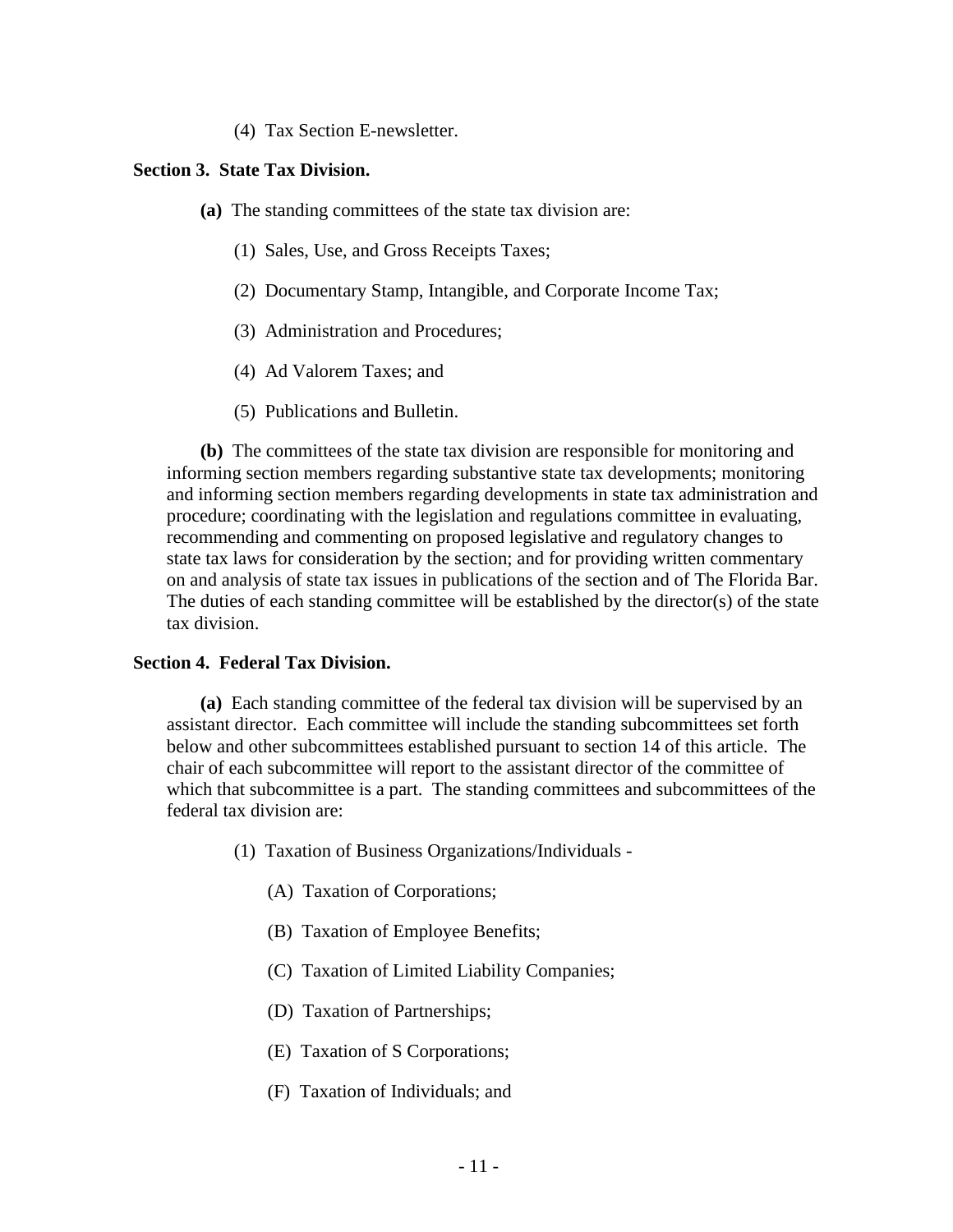(G) Specialty Areas.

- (2) Estate Planning
	- (A) Taxation of Estates and Gifts;
	- (B) Taxation of Exempt Organizations; and
	- (C) Taxation of Fiduciary Income.
- (3) Tax Controversy and Procedure
	- (A) Taxation of Bankruptcy;
	- (B) Civil Tax Procedure;
	- (C) Criminal Tax Procedure;
	- (D) IRS Collection Activities;
	- (E) Tax Liaison; and
	- (F) Tax Court Bar Relations.

**(b)** The committees of the federal tax division are responsible for monitoring and informing section members regarding substantive federal domestic tax developments; monitoring and informing section members regarding developments in federal domestic tax administration and procedure; coordinating with the legislation and regulations committee in evaluating, recommending and commenting on proposed legislative and regulatory changes to federal domestic tax laws for consideration by the section; and for providing written commentary on and analysis of federal domestic tax issues in publications of the section and of The Florida Bar. The duties of each standing committee will be as established by the director of the federal tax division and by the assistant director for the relevant standing committee.

**(c)** Liaisons of the federal tax division will be appointed by the chair and will include special liaison to the tax committee of the southeast region. Up to 3 individuals will be appointed to be delegates from Florida to the special liaison tax committee of the southeast region. Each delegate will serve for a term of 3 years. In selecting delegates, the chair should give preference to, but will not be required to appoint, the immediate past chair of the section. In the event of a vacancy among the Florida delegation, the chair of the section will fill the vacancy by appointment. If a delegate is unable to attend a meeting, the chair will appoint a substitute acting delegate for that meeting only. Liaison will be maintained with the tax court to foster appropriate forums to exchange ideas and resolve mutual problems. Liaison will be maintained with the regional counsel's office of the Internal Revenue Service and the tax division of the Department of Justice.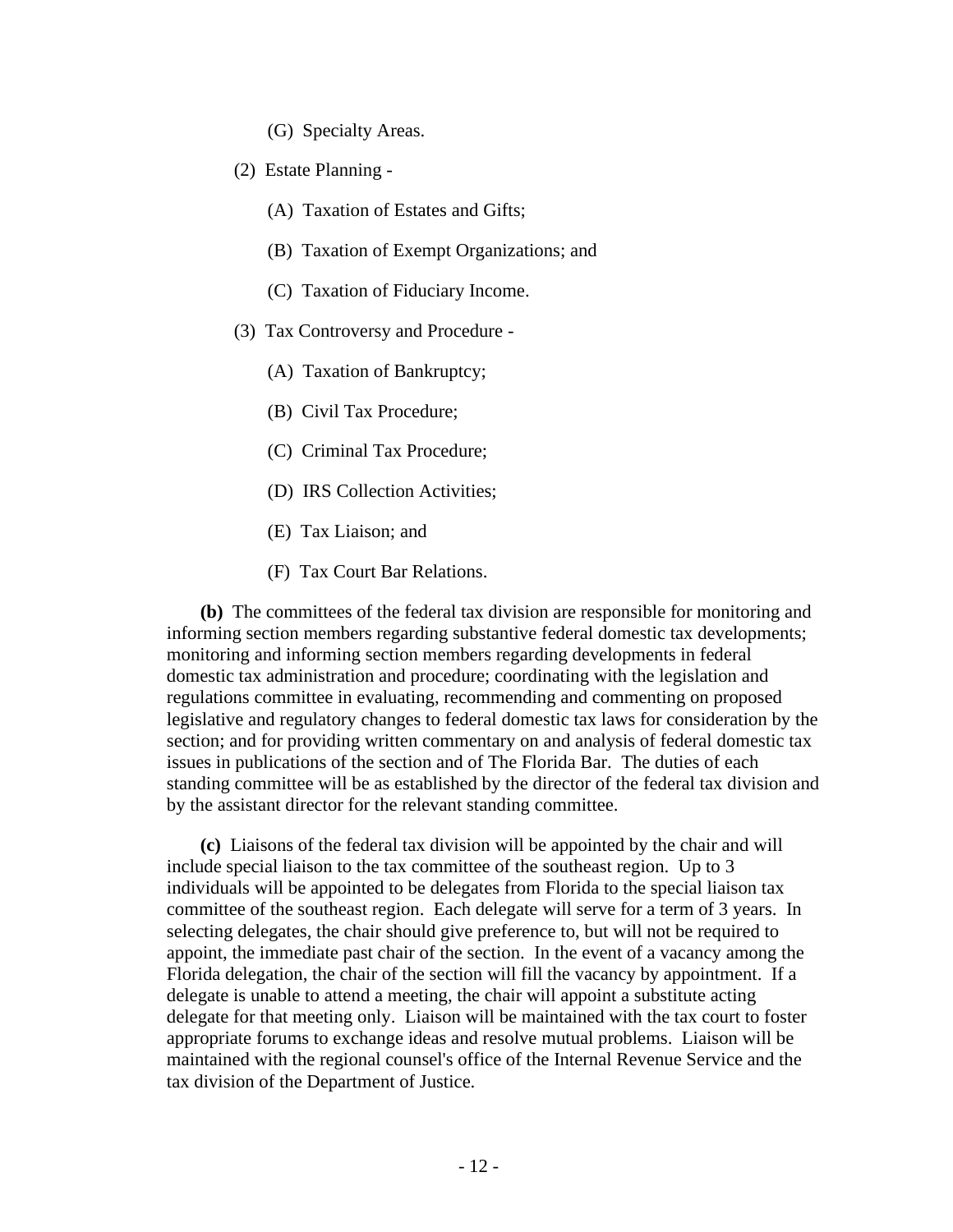### **Section 5. International Tax Division.**

**(a)** Each standing committee of the international tax division will be supervised by an assistant director. Each committee will include the standing subcommittees set forth below and other subcommittees established pursuant to section 14 of this article. The chair of each subcommittee will report to the assistant director of the committee of which that subcommittee is a part. The standing committees and subcommittees of the international tax division are:

- (1) Taxation of International Transactions-Out-Bound;
- (2) Taxation of International Transactions-In-Bound; and
- (3) International Trusts and Estates.

**(b)** The committees of the international tax division are responsible for monitoring and informing section members regarding substantive international tax developments; monitoring and informing section members regarding developments in international tax administration and procedure; coordinating with the legislation and regulations committee in evaluating, recommending, and commenting on proposed legislative and regulatory changes to international tax laws for consideration by the section; and for providing written commentary on and analysis of international tax issues in publications of the section and of The Florida Bar. The duties of each standing committee will be as established by the director of the international tax division and by the assistant director for the relevant standing committee.

**Section 6. Long Range Planning Committee.** The long range planning committee is responsible for a continuing review of the operations of the section and suggesting long range planning and policy goals for the section, including consulting with the finance committee and the chair on budgetary matters.

### **Section 7. New Tax Lawyers Committee.**

- **(a)** The current standing subcommittees of the new tax lawyers committee are:
	- (1) Educational Programs;
	- (2) Mentor Programs; and
	- (3) Membership.

**(b)** The subcommittees of the new tax lawyers committee are responsible for assisting the section and its various committees engaged in similar activities within the scope of the subcommittees; providing a forum for new tax lawyers to become integrated into the section and the practice of tax law; providing information and assistance to new tax lawyers in the section; stimulating the interest and participation of new tax lawyers in the section's activities; and carrying out projects for the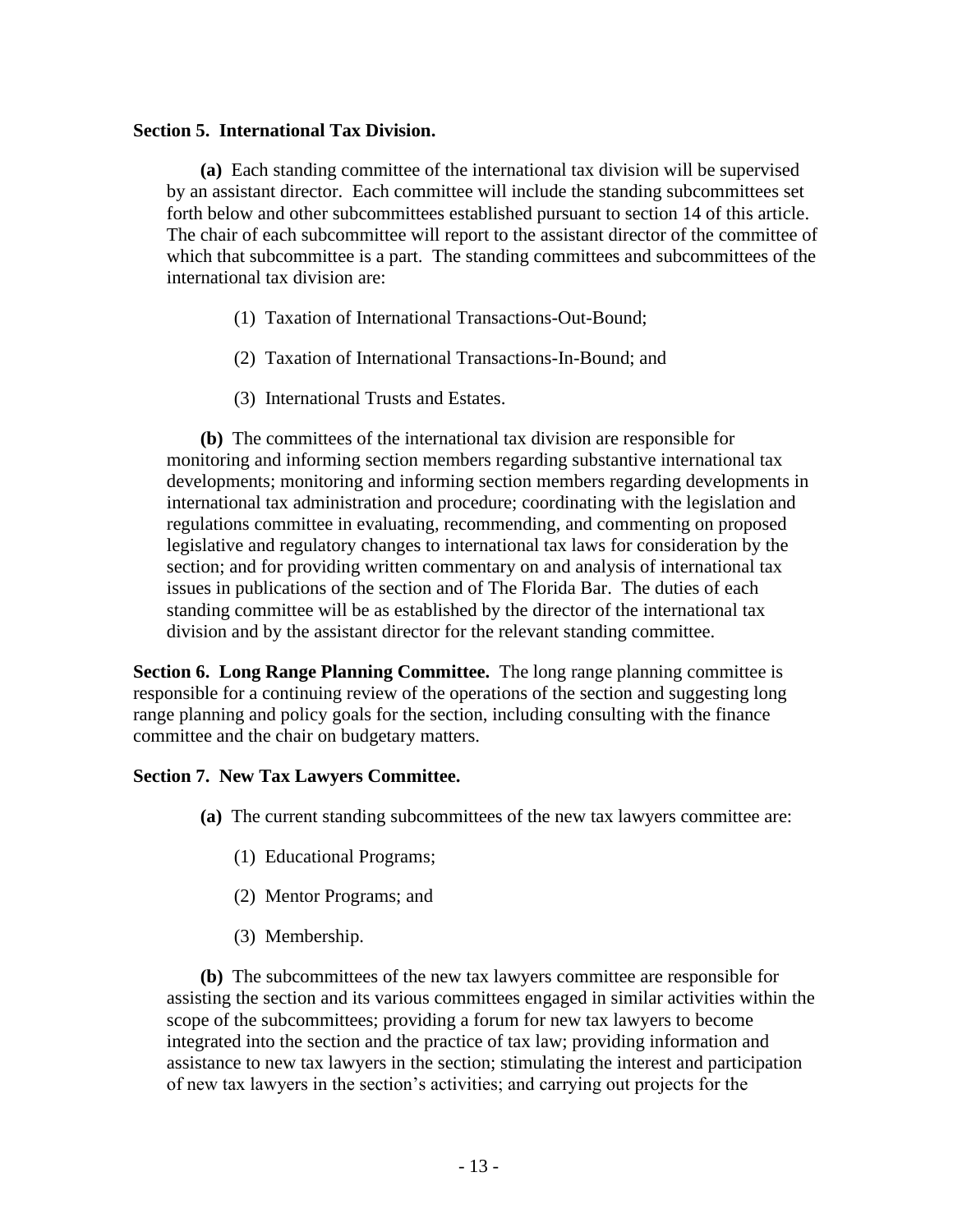betterment of relations between the members of the section, law students, the bar, bench, and community.

**(c)** Membership of the new tax lawyers committee will include all regular and affiliate members of the section who have not attained the age of 36 at the beginning of the fiscal year of the section. In addition, any regular or affiliate member of the section who has not practiced tax law for more than 10 years at the beginning of the fiscal year of the section, regardless of age, will be a member of the new tax lawyers committee. All members of the new tax lawyers committee will be entitled to the rights and privileges of membership for the remainder of the fiscal year.

**Section 8. Finance Committee.** The finance committee will be responsible for advising and assisting the chair and treasurer on budgetary matters, including but not limited to: developing and implementing procedures for monitoring and maintaining section finances; planning the section budget; planning the budget for section meetings; and analyzing any necessary budget modifications during the fiscal year. Any final decisions regarding budgetary matters will be the responsibility of the chair. The finance committee will have 12 members: the 2 immediate past chairs, the chair-elect, the treasurer, the secretary, the sponsorships committee director(s), up to 3 at-large members appointed by the chair, and 3 ex officio members who are past chairs. The finance committee will hold its meetings in conjunction with the directors' committee or at other times and places as the chair may designate. All meetings of the finance committee will be recorded by the secretary. Meetings of the finance committee may be held telephonically or electronically.

**(a)** The meeting committee is a standing subcommittee of the finance committee. The meeting committee will be responsible for assisting the chair and chair-elect in budgeting for each section meeting; evaluating each meeting and providing information to the incoming chair and chair-elect; developing guidelines to provide consistency in meeting cost, location, and participation; developing a manual to guide future meeting planning; and engaging section members in fulfilling its responsibilities. The meeting committee will have 7 members: 5 past chairs plus 2 other finance committee members. The chair of the meeting committee may not be a past chair of the section, and serves for a 2-year term.

**Section 9. Marketing and Membership Committee.** The marketing and membership committee will be responsible for formulating, coordinating, and implementing the section's marketing and membership recruitment plan and activities, including marketing section membership opportunities to current and prospective members, increasing member engagement, increasing section revenue, and increasing members' service to the public, in coordination with the long range planning committee, new tax lawyers committee, and any marketing consultant that may be retained by the section.

**Section 10. Sponsorship Committee.** The sponsorship committee will be responsible for developing, coordinating, and maintaining relationships with section sponsors, in coordination with the chair and chair-elect. All past chairs of the section will be ex officio members of the committee.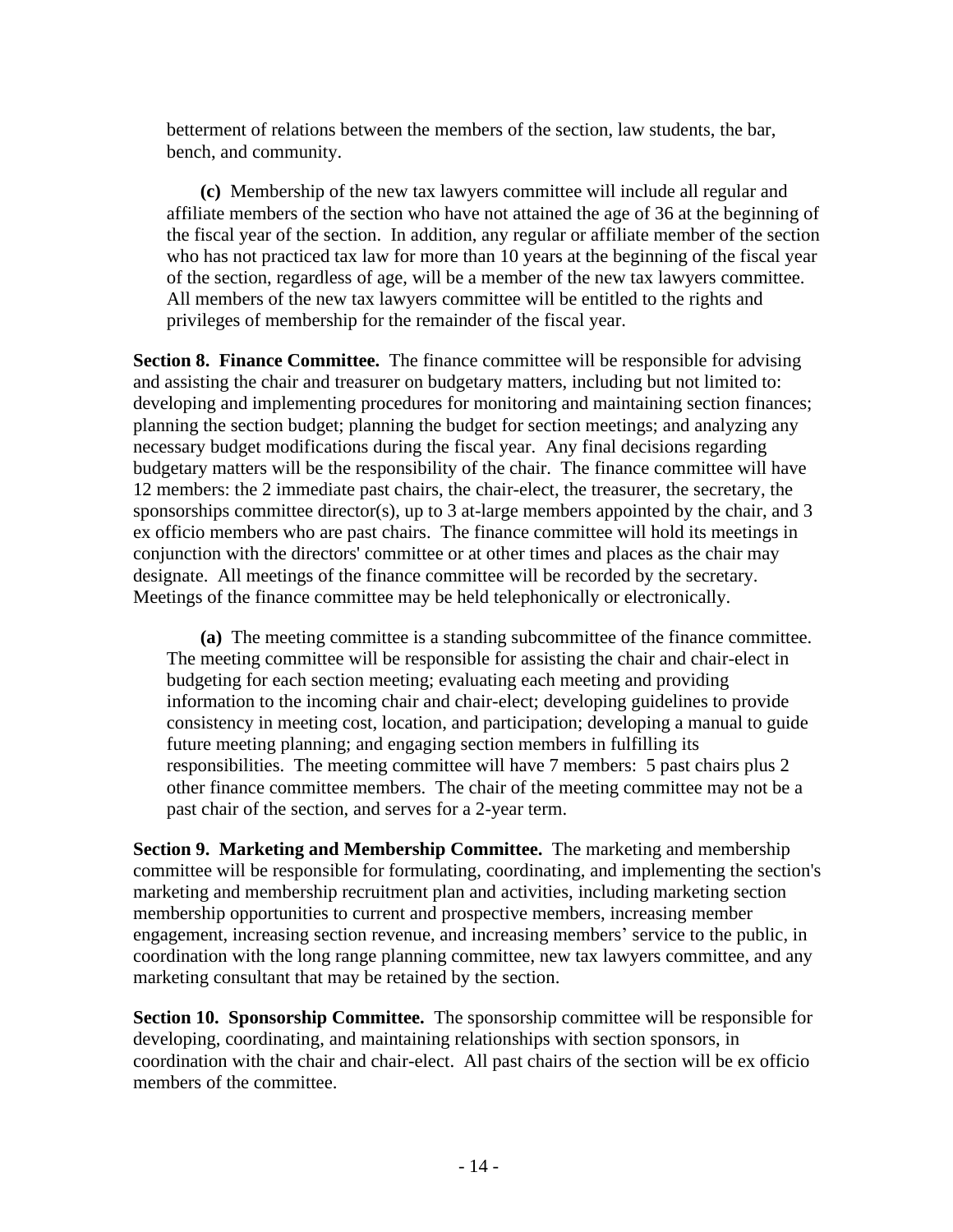**Section 11. Legislation and Regulations Committee.** The legislation and regulations committee will be responsible, in coordination with the state tax division, the federal tax division, and the international tax division for formulating, coordinating, and implementing the section's legislative positions and submitting comments on state, federal, and international tax regulations, including evaluating and recommending proposed state, federal, and international tax legislative and regulatory changes for consideration by the section.

**Section 12. Functions of Standing Committees.** The standing committees have responsibility for their subcommittees, the subject matter indicated by their names, and further responsibilities or subcommittees as the directors' committee by majority vote or the chair of the section under section 13 of this article may assign, designate, or otherwise establish.

**Section 13. Organization of Standing Committees.** The chairs of the standing committees and any subcommittees are appointed by the chair of the section. The retiring committee chairs will deliver to the incoming committee chairs the permanent committee files and records, if any. The chair of the section may designate 1 or more vice-chairs for any standing committee. The chair of a standing committee may organize 1 or more subcommittees from among the membership of the standing committee.

**Section 14. Additions to and Deletions of Standing Committees.** The chair of the section, subject to approval of the directors' committee, may create additional standing committees, combine the activities of 2 or more standing committees, abolish a standing committee, or create or abolish subcommittees of standing committees, but any of these actions will be effective only during the chair's term of office.

### **ARTICLE VII MEETINGS**

## **Section 1. Section.**

**(a) Organizational Meeting.**Each fiscal year the section will hold an organizational meeting as designated by the chair of the section.

**(b) Annual Meeting.** Each fiscal year the section will hold an annual meeting as designated by the chair of the section.

**(c) Regular Meetings.** In addition to the organizational meeting and the annual meeting, the section may hold 1 or more regular meetings as designated by the chair of the section.

**(d) Notice and Format of Meetings.** Notice of each meeting will be given by electronic means to section members and by publication in The Florida Bar *Journal*, Florida Bar *News*, or the Tax Section *Bulletin*. Meetings of the section may be held telephonically or electronically if, in the chair's judgement, meeting at a specific location is impractical under the circumstances.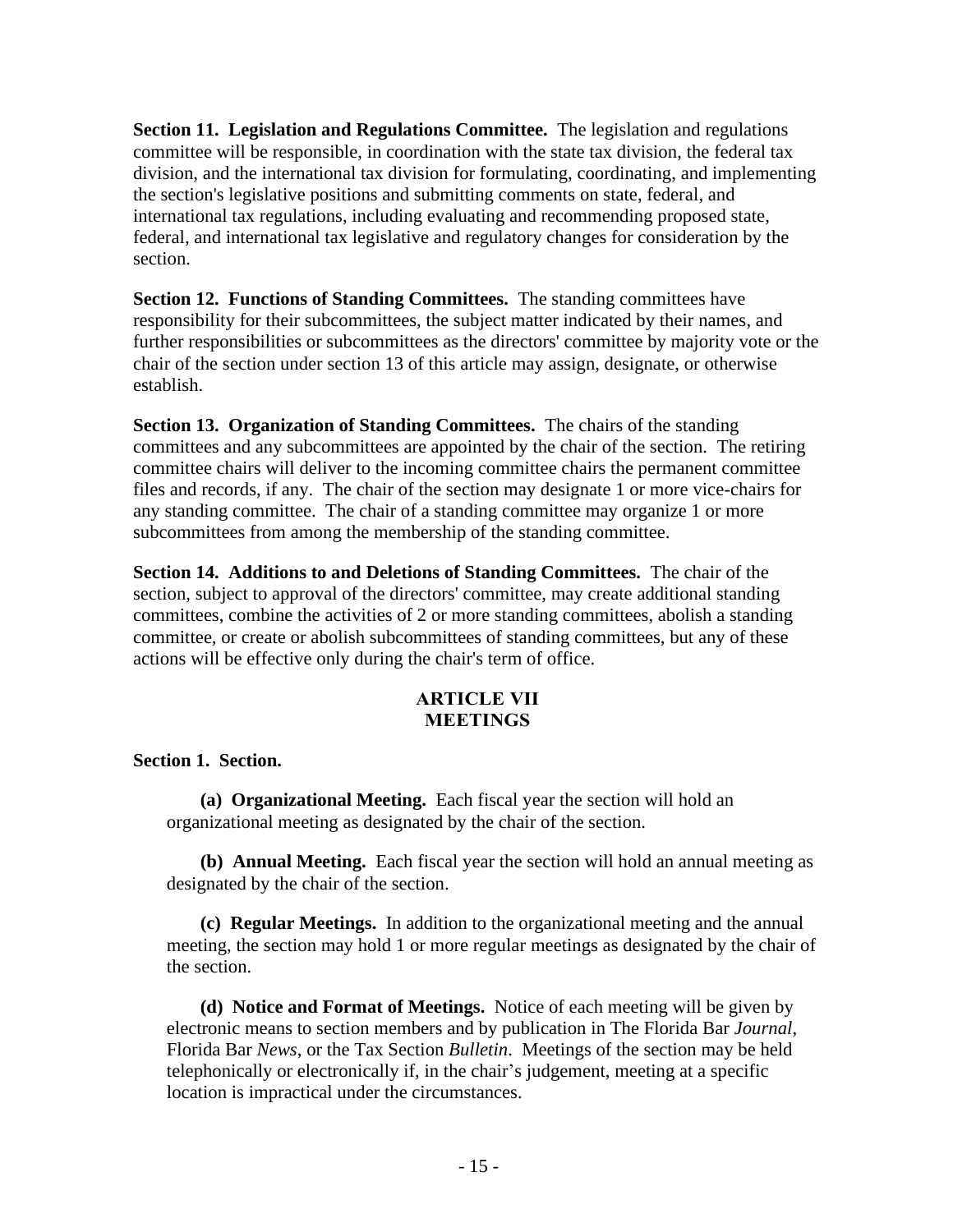**(e) Quorum.** The regular members of the section present in person (whether physically, telephonically, or electronically, as designated by the chair) at any meeting will constitute a quorum, and a majority vote of those present and voting will be binding.

**Section 2. Directors' Committee.** The directors' committee will hold its organizational meeting in conjunction with the organizational meeting of the section, and will hold a meeting in conjunction with the annual meeting of the section. In addition, a meeting of the directors' committee will be held in conjunction with each regular or special meeting of the section. The date and time of each regular meeting will be designated by the chair of the section, who will give written notice to each member of the directors' committee at least 30 days prior to the scheduled date. Special meetings of the directors' committee will be held as the chair of the section designates by written or electronic notice to each member of the directors' committee at least 7 days prior to the meeting date. Meetings of the directors' committee may be held telephonically or electronically. At these meetings the written or electronic proxy of any committee member will be recognized for purposes of a quorum and may be voted by the holder designated. Attendance in person (whether physically, telephonically, or electronically, as designated by the chair) or by proxy of more than 50% of the members of the directors' committee will constitute a quorum for any of these meetings, and the majority vote of those members attending will be binding.

**Section 3. Executive Council.** The executive council may hold meetings as determined by the chair of the section. The date and time of each meeting will be designated by the chair of the section, who will give written or electronic notice of the meeting to each member of the executive council at least 7 days prior to the meeting date. Those members of the executive council present in person (whether physically, telephonically or electronically, as designated by the chair) at a duly called regular or special meeting of the executive council will constitute a quorum, and a majority vote of the quorum will be binding.

**Section 4. Division Meetings.** The director of each division may call a meeting of the division at the time and place and on notice as the director deems desirable. Meetings may be held telephonically or electronically, as designated by the director.

**Section 5. Standing Committees.** The chair of each standing committee may call a meeting of the committee at the time and place and on notice as the chair deems desirable. Meetings may be held telephonically or electronically, as designated by the chair.

**Section 6. Subcommittees.** The chair of each subcommittee may call a meeting of the committee at the time and place and on notice as the chair deems desirable. Meetings may be held telephonically or electronically, as designated by the chair.

## **ARTICLE VIII ADVOCACY POLICY**

**Section 1. Limits on Legislative Involvement**. The section may be involved in legislation that is significant to the judiciary, the administration of justice, the fundamental legal rights of the public, or the interests of the section or its programs or functions,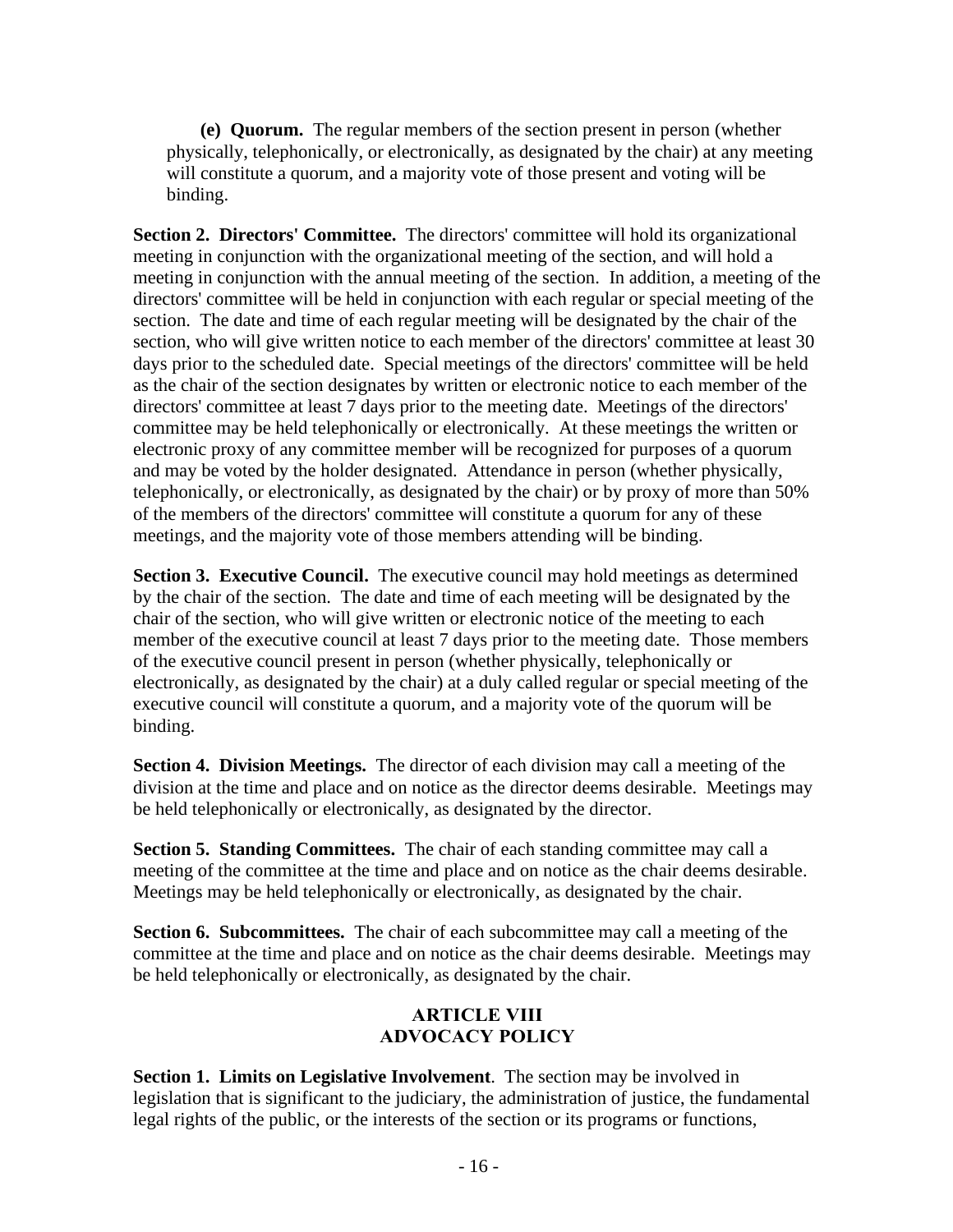consistent with the bylaws of The Florida Bar and the standing policies and procedures of the board of governors. The section may be recognized by the board of governors as taking action on or advocating a position on a legislative or political issue only when all of the following criteria are met:

**(a)** the issue involved is within the section's subject matter jurisdiction as described in the section's bylaws;

**(b)** the issue is beyond the scope of permissible legislative or political activity of The Florida Bar, or the issue is within the permissible scope of legislative or political activity of The Florida Bar and the proposed section position is not inconsistent with an official position of the bar on that issue; and

**(c)** the issue is not one that carries the potential of deep philosophical or emotional division among a substantial segment of the membership of the bar.

For purposes of this article, "legislation" includes administrative action by taxing authorities.

**Section 2. Notice of Legislative Position**. In July of each year, prior to the regularly scheduled meeting of the board of governors, the chair will notify the executive director of The Florida Bar of all of the section's approved legislative positions then in effect. These positions will be clearly identified as positions of the section only, at all times before legislative bodies and members, unless otherwise authorized by the board of governors.

**Section 3. Procedure for Adoption of Legislative Positions.** All legislative positions of the section will be adopted in accordance with the provisions of this article. Adoption of a legislative position requires a bifurcated vote by the section. On proper motion at a duly noticed meeting, the section, by a 2/3 vote of the regular members present in person (whether physically, telephonically or electronically, as designated by the chair) and voting, must first find that a proposed legislative position is within the purposes of the section outlined in Article I, Section 2 of these bylaws; and second, by separate motion, the section must approve the substance of the proposed legislative position by a majority vote. Once adopted, the secretary will immediately notify the executive director of The Florida Bar in writing of the section's adoption of the legislative position. The legislative position of the section may not be advanced until the board of governors has reviewed the position and has not disapproved it in accordance with the board's standing legislative policies and procedures. Once approved, a legislative position of the section will remain in effect for the full biennial session during which it is adopted, unless otherwise reversed or rescinded by the board, or by a vote of the members of the section present in person (whether physically, telephonically or electronically, as designated by the chair) and voting at a regularly scheduled meeting.

**Section 4. Executive Approval Committee.** The section's executive approval committee will be composed of 3 members, consisting of the chair, chair-elect, and a third regular member appointed by the chair for a staggered term. At any time that the section cannot meet to adopt a legislative or judicial position prior to the time when action is expected or required, the executive approval committee has the authority to adopt a position of the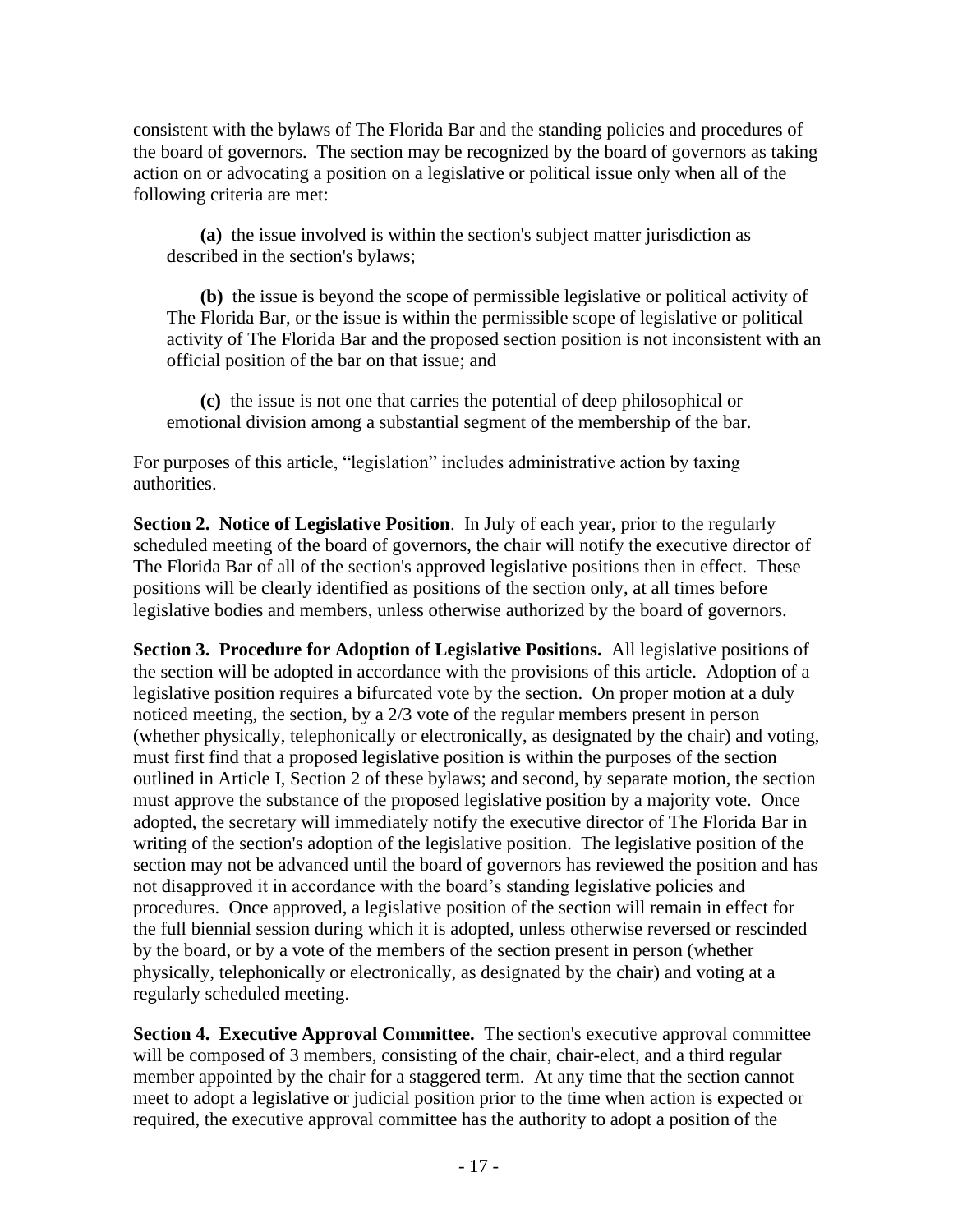section with respect to pending legislation or litigation. Any position thus taken must be approved by the board of governors and ratified by the section at its next scheduled meeting; any legislative position may be rescinded in accordance with Section 3 of this article.

**Section 5. Limits on Adoption of Judicial Positions.** The section may adopt a position and submit an amicus curiae brief in pending litigation only when the issue is beyond the scope of permissible legislative or ideological activity of The Florida Bar, or the issue is within the permissible legislative or ideological activity of the bar and the proposed brief does not take a position that is inconsistent with an official position of the bar. The section may not adopt a position or submit an amicus curiae brief in pending litigation unless the issue involved is within the area of subject matter interest of the section as described in its bylaws, and the issue is not one that carries the potential of deep philosophical or emotional division among a substantial segment of the membership of the bar.

**Section 6. Procedure for Adoption of Judicial Positions.** All proposed judicial positions of the section will be adopted in accordance with the procedures described in sections 3 and 4 of this article, as applicable. Once adopted, the secretary will immediately notify the board of governors of the nature of the litigation, the positions(s) sought to be taken by the section as amicus curiae, the anticipated effect of the litigation and the final decision, the need for the section to take the proposed position, the absence or existence of conflict with any previous position adopted by either the board of governors or any other sub-unit of The Florida Bar and will indicate if the other group has been contacted about its position. Except in emergency situations, notice, along with a draft of the amicus curiae brief, must be provided at least 10 days prior to the filing of the brief. In emergency situations both the 10-day requirement and the prior submission of a completed amicus curiae brief may be waived by the president of The Florida Bar. The section may not file its motion for leave to appear or proposed amicus curiae brief without express consent of the executive committee of the bar or the board of governors and, if approved, any amicus curiae position taken by the section must be clearly identified as the action of the section and not that of The Florida Bar, unless the executive committee of the bar or board of governors directs otherwise.

**Section 7. Section Lobbyist.** On the approval of the board of governors, the section may retain a lobbyist to assist it in advancing its legislative position. In requesting approval, the section must submit to the board of governors information as the board requests. The section lobbyist must communicate all proposed legislative developments to the executive director of The Florida Bar. No amount will be budgeted or spent for legislative activities other than the amount budgeted or received as voluntary dues from section members.

## **ARTICLE IX MISCELLANEOUS**

**Section 1. Action of The Florida Bar.** No action of the section may be represented as the action of The Florida Bar unless it has been approved by the board of governors.

**Section 2. Financial Obligations.** Before payment, all financial obligations of the section must first be approved in the manner specified in these bylaws.